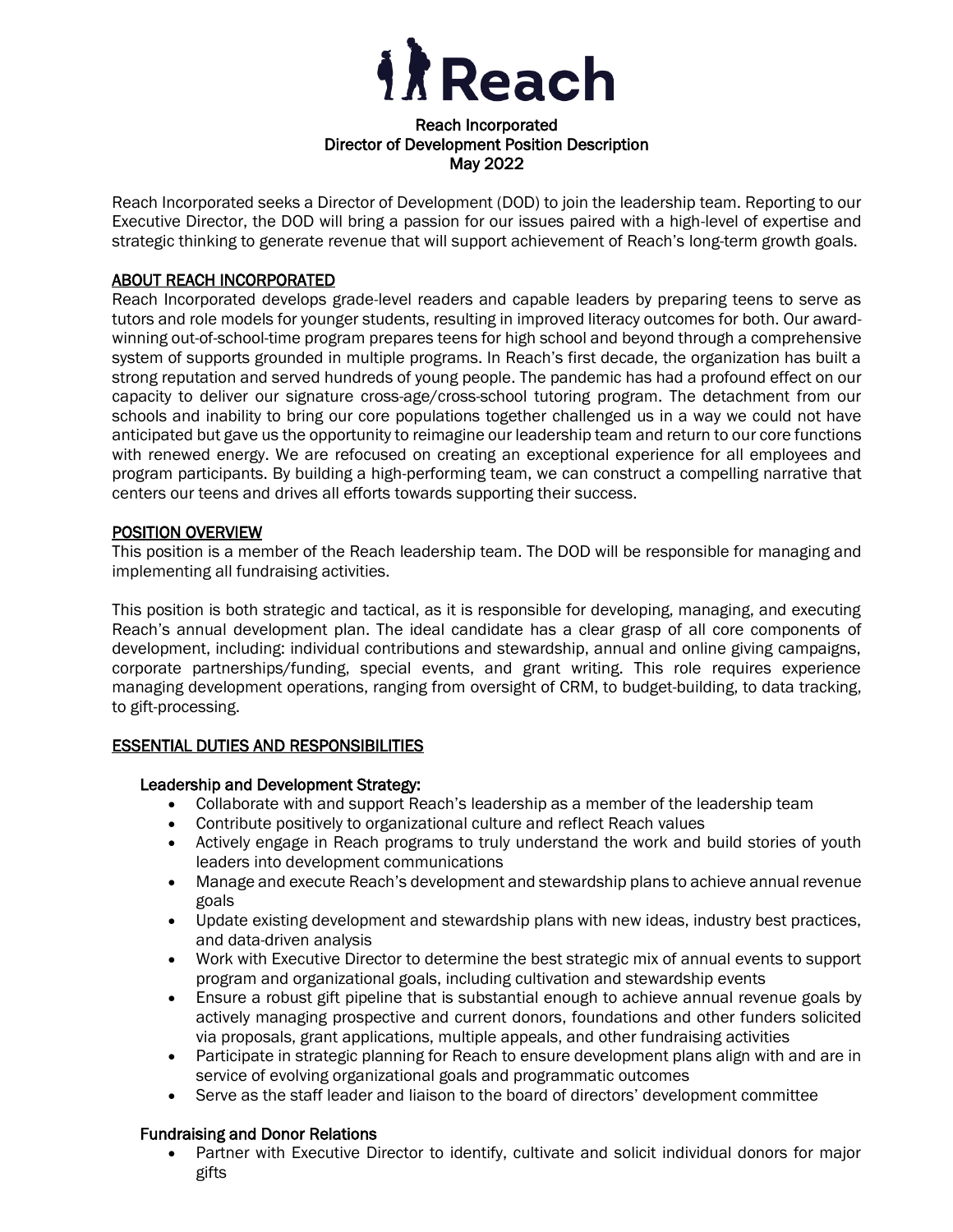- Manage and develop existing initiatives, appeals and campaigns focused on targeting new donors and stewarding existing donors
- Identify and pursue relationships with potential foundation funders and corporate partners
- Author compelling grant proposals and complete grant reporting processes in a timely and efficient manner
- Lead all development and revenue components of future events including sponsorship, major donor solicitation, and connected cultivation opportunities
- Coordinate and oversee moves and task management for all open funding opportunities
- Execute the donor stewardship process in order to connect donors to the mission of Reach and foster a sense of community
- Help develop creative and mission-centric fundraising messaging that articulates the special role and impact of Reach's work

### Fundraising Planning, Tracking and Operations

- Establish and monitor annual and long-term revenue goals and budgets
- Maintain all donor and prospect information utilizing Bloomerang (Reach's CRM)
- Design and update a regular progress-to-goal report and development dashboard for the Executive Director
- Execute high-quality gift processing and revenue tracking, to ensure accurate and thorough documentation of all development activities
- Ensure integrity and accuracy in all records and reports in Bloomerang

## QUALIFICATIONS:

- 6-8 years of nonprofit development experience
- Bachelor's Degree preferred
- Demonstrable experience as a fundraising generalist, with hands-on practice at institutional giving/grant writing, major gifts, annual giving, corporate partnership building, special events, and online giving campaigns
- Experience managing and improving development operations, ranging from CRM management to budget monitoring to gift processing
- Experience working with volunteers of all levels, and liaising with contractors and consultants
- Proactive in recognizing needs and opportunities and taking initiative to work toward solutions
- Excited to propose fresh ideas without prompting by leadership, open to feedback on those ideas, and persistent enough to bring them to life

### ATTITUDES & BELIEFS:

- You are deeply committed to equity and Reach's mission, vision, and core beliefs
- You regularly demonstrate strong self-motivation, strategic thinking, and the ability to work independently
- You have exceptional project management skills, with a knack for working backwards from deadlines and can deal with curve balls thrown at your work plan
- You have a keen attention to detail, a love of adhering to organizational systems, and aren't satisfied until you have produced a high-quality work-product
- You are reliable and a friendly communicator who reaches out and follows-up with professional persistence
- You are a creative thinker and willing to test out new ideas

# HOURS OF WORK, HOLIDAYS, AND OTHER BENEFITS

- Salary range: \$87,000 \$100,000 commensurate with experience
- Full-time 40 hours per week with a flexible work schedule and generous PTO
- Reach follows the federal government holiday schedule
- Full coverage of health, dental, and vision for the employee (70% for dependents)
- 5% 403b match after 6 months